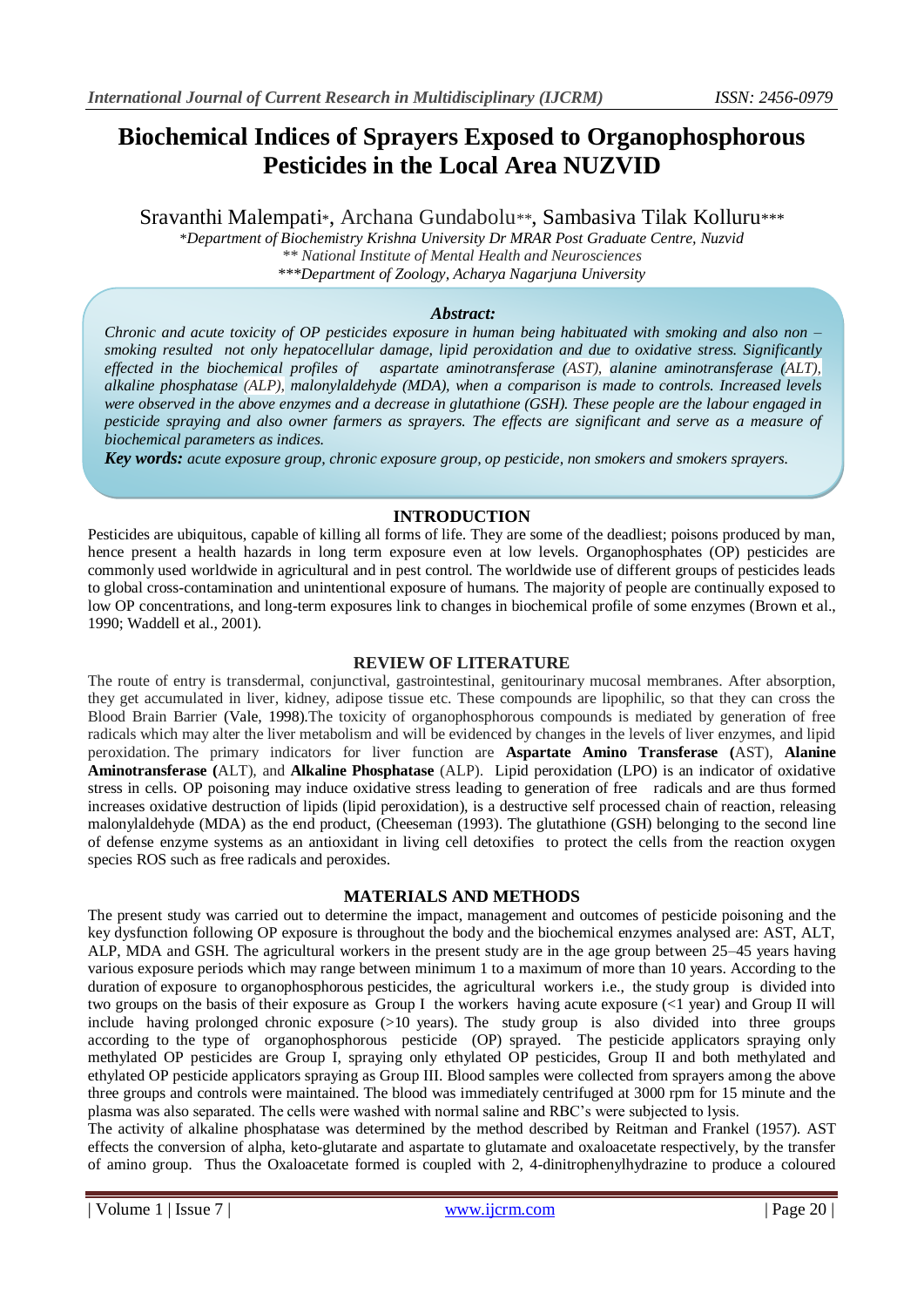complex; the absorbance in alkaline solution is measured at 505 nm. The activity of alkaline phosphatase was determined by the method described by Reitman and Frankel (1957). ALT effects the conversion of alpha- ketoglutarate and alanine to pyruvate. Pyruvate formed is coupled with 2, 4-dinitrophenylhydrazine to produce a coloured complex. The absorbance in alkaline solution is measured at 505 nm. The activity of alkaline phosphatase was determined by the method described by Mod.Kind and King's (1954) with some modifications by Varley (1975). 4- Nitro phenyl phosphate is hydrolysed by alkaline Phosphatase at pH 10.3 at  $37^0C$  and 4- Nitro phenol is liberated. Alkali is added to stop the enzyme activity at the end of the timed incubation period and the increase in absorbance is due to the 4- Nitro phenol released is measured at 410 nm. Malondialdehyde (MDA) was estimated in the blood by method Stocks et al (1971). 0.5 mL of blood in phosphate buffer (pH 7.4, 100 mM) was incubated for 30 min at 37°C and centrifuged. To the supernatant (3 mL) 1 mL 1% TBA was added and kept in boiling water bath for 15 min. Contents were cooled in ice water and centrifuged for 15 min at 2500 rpm. The absorbance was taken at 532 nm and converted to equivalent of MDA (nmol/mL blood) using molar extinction coefficient of  $1.56x10^5$  mol L<sup>-1</sup> cm<sup>-1</sup>. The level of GSH was estimated in the blood by Tietz method (1969). 0.5 mL of blood was mixed with 1.5 mL of water, 2 mL of 10% TCA and centrifuged at 2000 rpm for 15 min. To the supernatant (1 mL), 4 mL 0.1 M phosphate buffer (pH 7.4) and 0.1 mL of 0.4% DTNB in phosphate buffer was added and the color was read at 412 nm.

#### **RESULTS**

The mean values of various biochemical enzymes in the controls and Sprayers were presented in table 1 and also depicted as figure 1 AST, ALT, ALP, MDA increased significantly in the exposed group as compared to the level measured in the control group 69.31±20.10 > 24.52±12.11; 29.69±12.20 >21.40±12.61; 18.61±4.21 > 9.67±3.01;  $42.2\pm6.81>17.93\pm2.61$ . While the GSH levels were decreased significantly in the exposed group as compared to the level measured in the control group shown in table 1and as figure 1. The mean values of the enzymes of biochemical profile in relation to smoking status as smokers and non smokers among exposed group and control group were presented in table 2 and also figure 2. Significantly increased levels of AST, ALT, ALP, MDA observed among the Smokers of exposed group than Smokers of control group were77.29 $\pm$ 18.10 > 27.21 $\pm$ 11.10; 58.61 $\pm$ 13.11 > 24.11 $\pm$ 10.67; 21.67 $\pm$ 3.71 >13.15 $\pm$ 4.01; 44.67 $\pm$ 3.17 > 21.29 $\pm$ 2.83 in contrast to their non-smoking counterparts. While the GSH levels were decreased significantly in the smokers of exposed group as compared to the level measured in the smokers of control group shown in table 2 and as figure 2.The mean values of AST, ALT, ALP and MDA were significantly increased in the workers belonging to the chronic exposure group as compared to acute exposure group in table 3 and also figure 3 were  $63.72 \pm 20.21 > 55.25 \pm 18.15$ ;  $59.51 \pm 14.20 > 47.15 \pm 13.57$ ;  $24.21 \pm 4.30 > 18.13 \pm 5.10$ ;  $47.95\pm2.83 > 31.67\pm3.07$ . While the GSH levels were decreased significantly in the chronic exposed group as compared to the level measured in the acute exposed group shown in table 3 and as figure 3.The mean values of the enzymes measured in the three sub-sets of the exposed group were presented in table 4 and figure 4. The workers involved in spraying the mixtures of methylated and ethylated OP pesticides (group–III) showed significantly elevated values of AST, ALT, ALP, MDA in comparison to the values obtained in (methylated) group–I and (ethylated) group –II were 67.21±16.51>61.57±18.35>52.93±16.21; 47.61±18.21>26.11±17.21<31.57±18.11; 29.67±3.11>17.88±4.01<21.27±3.71; 47.61±3.02 > 37.95±3.11 >34.39±3.40. GSH levels were decreased significantly in comparison to the levels of group  $III <$  group  $II <$  group I shown in table 4 and as figure 4.

| Liver Functions | Controls $(n=50)$ | Sprayers $(n=125)$ |
|-----------------|-------------------|--------------------|
| AST             | $24.52 \pm 12.11$ | $69.31 \pm 20.10$  |
| <b>ALT</b>      | $21.40 \pm 12.61$ | $29.69 \pm 12.20$  |
| <b>ALP</b>      | $9.67 \pm 3.01$   | $18.61 \pm 4.21$   |
| <b>MDA</b>      | $17.93 \pm 2.61$  | $42.2 \pm 6.81$    |
| GSH             | $38.73 + 3.45$    | $23.1 \pm 3.44$    |

| Table-1 Biochemical profile in Controls and Pesticide Sprayers |  |  |  |
|----------------------------------------------------------------|--|--|--|
|----------------------------------------------------------------|--|--|--|

Mean  $\pm$  SD, n=50, n=125; p<0.001. Standard Deviation is indicated as  $(\pm)$ ; Values are statistically significant when compared between two exposure groups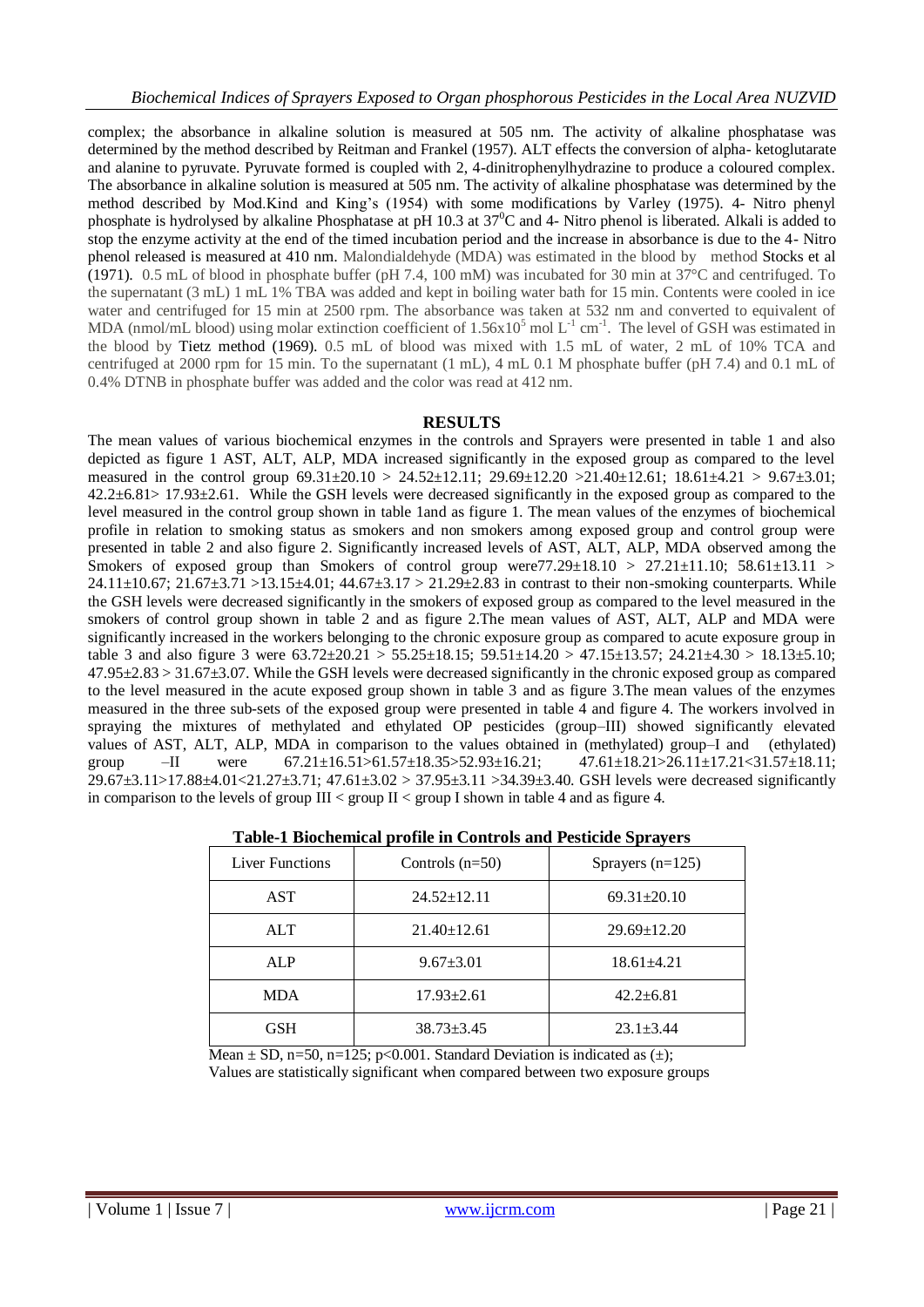

**Figure- 1 Biochemical profile in Controls and Pesticide Sprayers**

**Table-2 Biochemical profile in relation to smoking status**

|            | Controls          |                   | <b>Sprayers</b>   |                   |
|------------|-------------------|-------------------|-------------------|-------------------|
|            | Non-smokers       | <b>Smokers</b>    | Non-Smokers       | <b>Smokers</b>    |
| <b>AST</b> | $18.65 \pm 10.23$ | $27.21 \pm 11.10$ | $61.57 \pm 14.20$ | $77.29 \pm 18.10$ |
| <b>ALT</b> | $16.89 \pm 12.11$ | $24.11 \pm 10.67$ | $48.65 \pm 16.10$ | $58.61 \pm 13.11$ |
| ALP        | $7.71 + 4.11$     | $13.15\pm4.01$    | $16.21 \pm 4.31$  | $21.67 \pm 3.71$  |
| <b>MDA</b> | $16.88 \pm 1.95$  | $21.29 \pm 2.83$  | $35.77 + 4.12**$  | $44.67 + 3.17**$  |
| <b>GSH</b> | $37.69 \pm 1.85$  | $31.73 \pm 2.61$  | $26.85 \pm 1.71$  | $24.35 + 2.40$    |

Mean  $\pm$  SD, n=50, n=125; \*\*p<0.001. Standard Deviation is indicated as ( $\pm$ ); Values are statistically significant when compared between the two exposure groups.

**Figure-2 Biochemical profile in relation to smoking status**

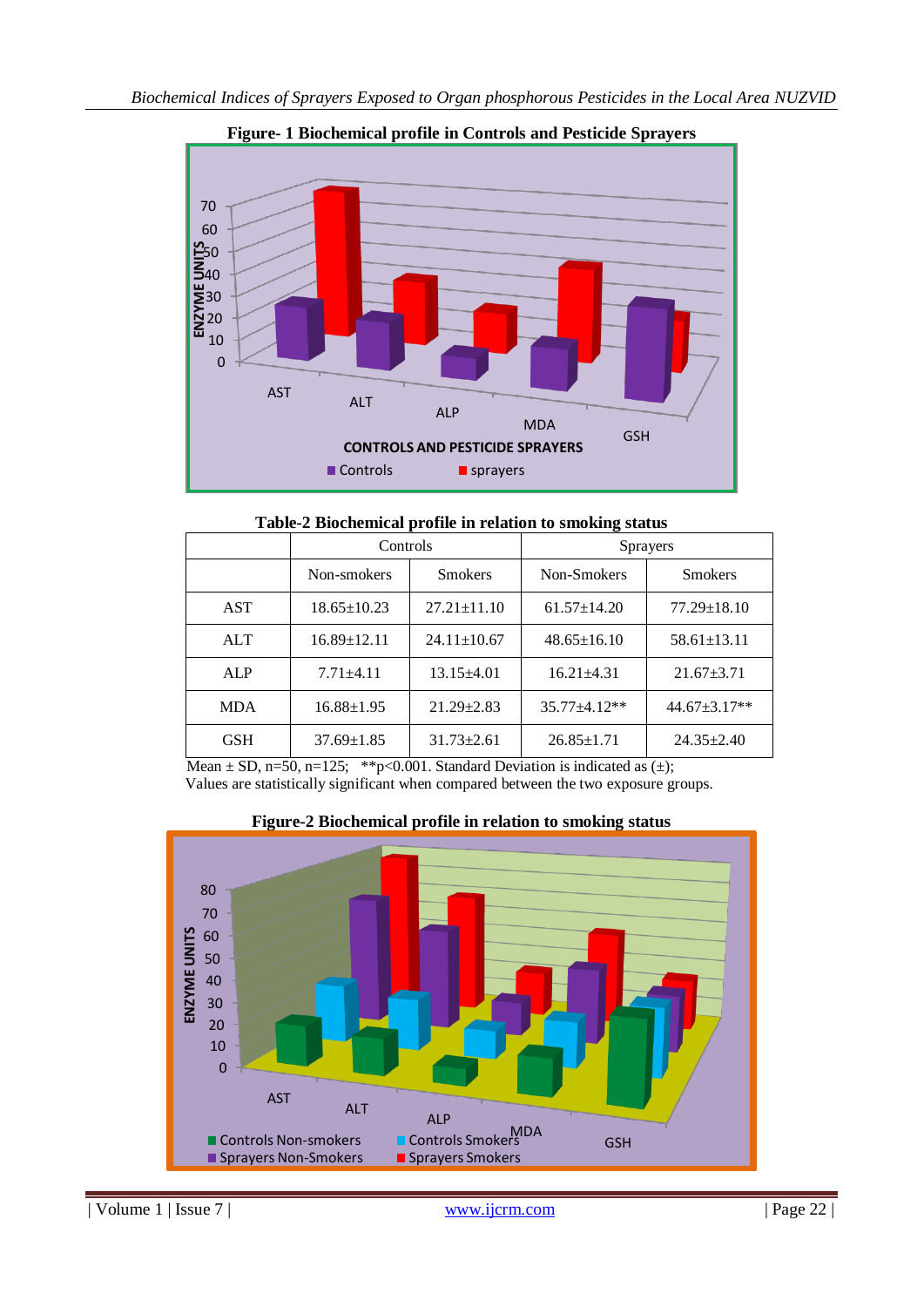| Chronic Exposure<br>(> 10 |
|---------------------------|
| Years) $(n=50)$           |
| $63.72 \pm 20.21$         |
| $59.51 \pm 14.20$         |
| $24.21 \pm 4.30$          |
| $47.95 \pm 2.83*$         |
| $21.50 \pm 1.40$          |
|                           |

**Table-3 Biochemical profile in relation to duration of exposure to pesticides**

Mean  $\pm$  SD, n=50, n=125; \*p<0.005; Standard Deviation is indicated as  $(\pm)$ ; Values are statistically significant when compared between the two exposure groups.



**Figure-3 Biochemical profile in relation to duration of exposure to pesticides**

| Table-4 Biochemical profile in exposed group using different categories of OP pesticides |
|------------------------------------------------------------------------------------------|
|------------------------------------------------------------------------------------------|

|            | Group $-I(n=39)$  | Group – II $(n=41)$ | Group-III $(n=45)$ |
|------------|-------------------|---------------------|--------------------|
| <b>AST</b> | $52.93 \pm 16.21$ | $61.57 \pm 18.35$   | $67.21 \pm 16.51*$ |
| <b>ALT</b> | $31.57 \pm 18.11$ | $26.11 \pm 17.21$   | $47.61 \pm 18.21*$ |
| <b>ALP</b> | $21.27 + 3.71$    | $17.88\pm4.01$      | $29.67 \pm 3.11*$  |
| <b>MDA</b> | $34.39 + 3.40$    | $37.95 \pm 3.11$    | $47.61 \pm 3.02*$  |
| <b>GSH</b> | $25.65 \pm 1.37$  | $23.11 \pm 1.21$    | $20.17 \pm 1.11$   |

Values are mean  $\pm$  SD; \*p<0.05; Standard Deviation is indicated as ( $\pm$ );

Values are statistically significant when compared between the two exposure groups.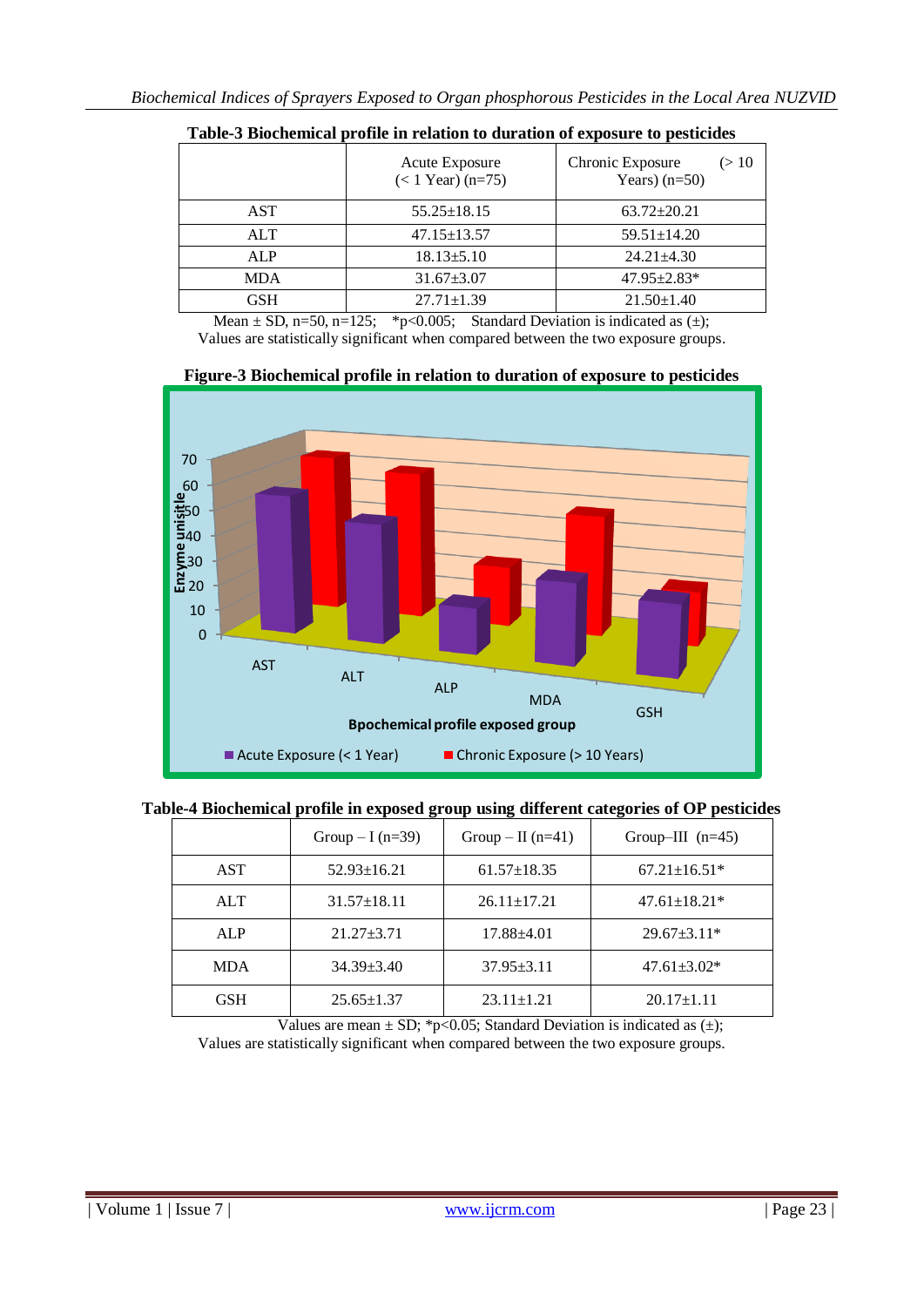

**Figure-4 Biochemical profile in exposed group using different categories of OP pesticides**

## **DISCUSSION**

OP pesticide poisoning is primarily a problem of developing countries like India. In the present study biochemical parameters studied in pesticide sprayers and in controls included are Aspartate Amino Transferase (AST), Alanine Aminotransferase (ALT), Alkaline Phosphatase (ALP), Malondialdehyde (MDA) levels were significantly elevated in Table 1, 2, 3, 4 and as Figure 1, 2, 3, 4. Glutathione (GSH) showed decrement was studied in Table 1, 2, 3, 4 and as Figure 1, 2, 3, 4. Significantly elevated levels observed in the exposed workers when compared to the controls. Both the smokers and non- smokers in the exposed group showed increased levels of liver enzymes as liver is the main organ involved in detoxification process and hence alters the metabolism of the liver. Higher values of transaminases are seen in the present study are due to the chronic exposure group which indicates that longer time period of pesticide exposure and in the mixed OP pesticide exposed individuals than in single type of either methylated or ethylated type of pesticides. ALT is a more specific indicator of liver inflammation, and may be elevated also in diseases affecting other organs, such as myocardial infarction, acute pancreatitis, acute hemolytic anemia, severe burns, acute renal disease, musculoskeletal diseases, and trauma. MDA is one of the major oxidation products of peroxidized polyunsaturated fatty acids and increased MDA content is an important indicator of lipid peroxidation. Glutathione has an ability to promote detoxification, resist proteolysis and serves as an antioxidant. Glutathione exists either in the reduced, antioxidant form designated as GSH; or the oxidized, antioxidant-spent form, usually designated GS-SG in the aqueous phase of cellular systems. The aminotransferases, ALP levels are found to be elevated in exposure group are correlated with the studies of [Yaqub Surajudeen](https://www.ncbi.nlm.nih.gov/pubmed/?term=Surajudeen%20YA%5BAuthor%5D&cauthor=true&cauthor_uid=25298941) et al., (2014); Quazi et al, (2012); Saxena and Garg (2010); Simoniello et al, (2010); Manel Araoud et al, (2010); Ismail and Rohlman et al, (2010); Hariprasad et al, (2009); Durak et al, (2008); Bhalli et al, (2006); Hernandez et al, (2006); Zama et al, (2005); Patil et al, (2003); Vidyasagar et al, (2003); Altuntas et al, (2003); Catagol et al, (2003); Prakasam et al, (2001); Gultekin et al, (2000).

#### **CONCLUSION**

Sprayers in agricultural practices exposed to pesticides must be educated to take safety precautions while spraying in the fields. Immediate medical checkups can maintain the biochemical indices, ignorance can't be bliss.

#### **Acknowledgement**

Authors are thankful to all those who cooperated for the research carried out.